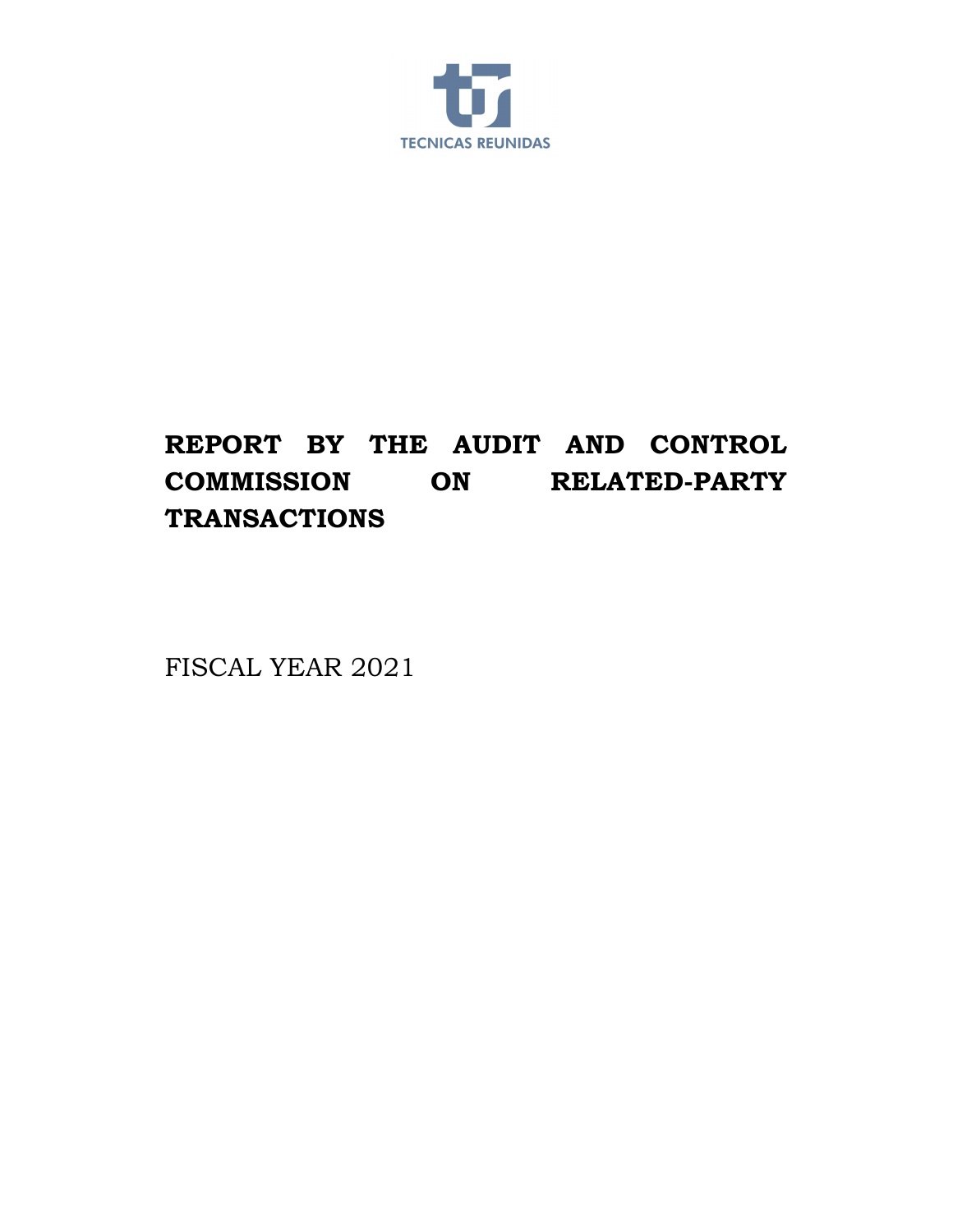

## **1. INTRODUCTION**

In accordance with the provisions of Article 529 ter.1.h) of Royal Legislative Decree 1/2010 of July 2, approving the consolidated text of the Capital Companies Act (the "LSC"), the approval of party-related transactions is the non-delegable responsibility of the Board of Directors (the "Board) of Técnicas Reunidas, S.A. (the "Company"), subject to a favorable report from the Audit and Control Commission (the "Commission"). Likewise, Article 13.2 of the Board of Directors' Regulations stipulates that the Commission's responsibilities include "*Reporting to the Board of Directors in advance of approval by the General Shareholders' Meeting or the Board of Directors partyrelated transactions and supervising the internal procedure established by the Company concerning these transactions, the approval of which is delegated in accordance with applicable regulations*".

In accordance with Article 529 vicies.1 of the LSC, "*(...) party-related transactions shall be considered those performed by the Company or its subsidiary companies with directors, shareholders owning 10% or more of the voting rights or represented in the Company's Board of Directors or with any other person that may be considered a related party as set forth in the International Accounting Standards, adopted in compliance with Regulation (EC) 1606/2002 of the European Parliament and Council, dated July 19, 2002, regarding the application of international accounting standards*". In addition, the following transactions shall not be considered related-party transactions:

- Transactions performed between the Company and its subsidiary companies, in which it has a direct or indirect holding, notwithstanding the provisions set forth in Article 231 bis of the LSC.
- The approval by the Board of the terms and conditions of the contract signed between the Company and a director to perform executive functions, including those of the CEO and senior directors, and the stipulation by the Board of the specific amounts or remunerations to be paid by virtue of those contracts, notwithstanding the affected director's duty to abstain as set forth in Article 249.3 of the LSC.
- The transactions between a company and its subsidiary or affiliated companies, providing that no other related party has an interest in those subsidiary or affiliated companies.